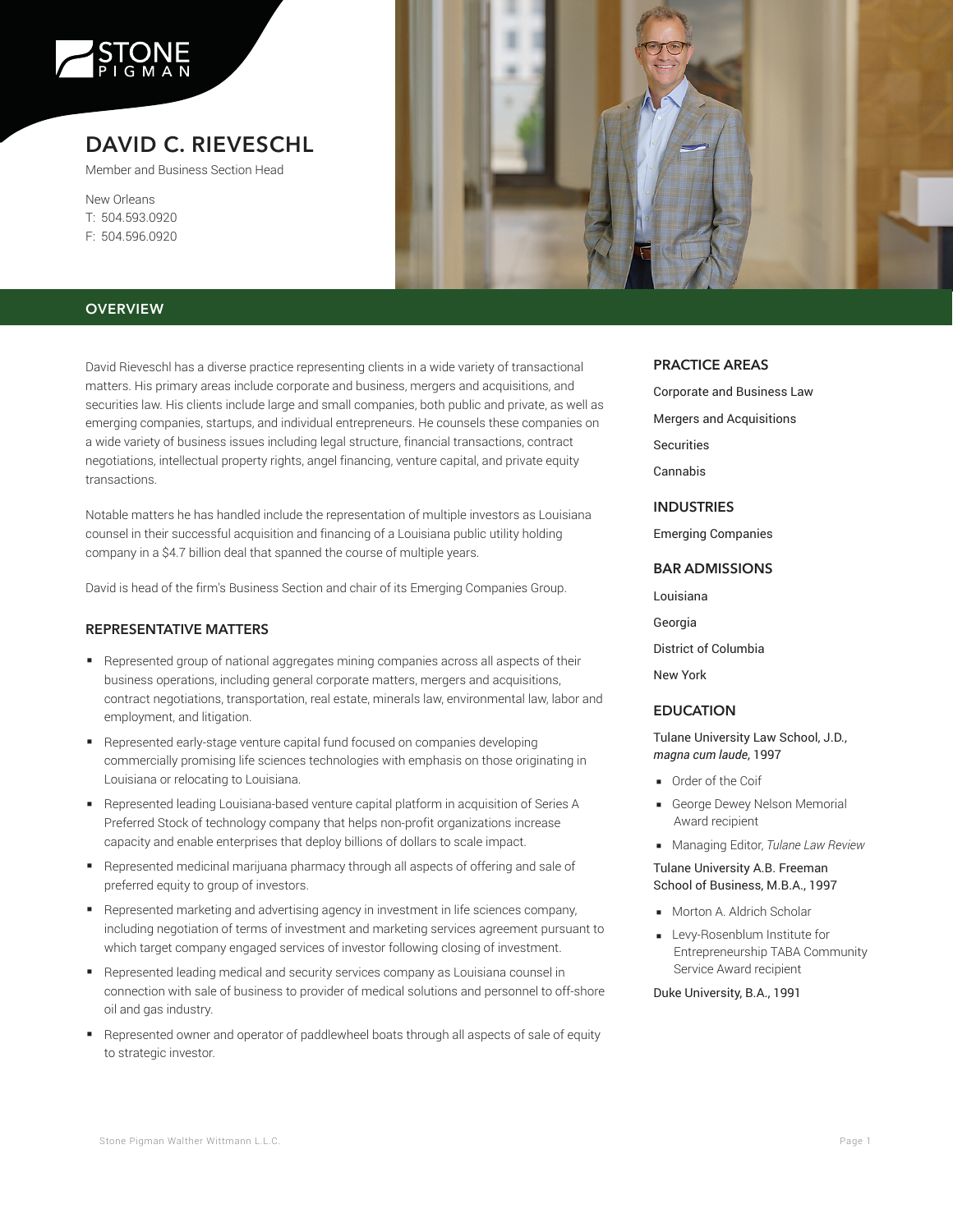

- Represented elevator services company in sale of business to private equity buyer.
- Represented large private equity buyer as Louisiana counsel in \$210 million acquisition of marine liquids terminals group of companies with operations in Louisiana and other parts of United States.
- Represented multiple investors as Louisiana counsel in their successful acquisition of a public utility holding company based in Louisiana. Involved in both the acquisition and financing of the deal, which spanned the course of multiple years and was valued at \$4.7 billion.
- Represented publicly traded health care company in its \$76 million initial public offering.
- Advised gaming company in: (1) restructuring of Louisiana subsidiaries through multi-step process of mergers, conversions and liquidations, producing projected Louisiana tax savings of approximately \$3 million per year; (2) issuance of \$500 million worth of senior notes in connection with corporate refinancing; and (3) amendment of credit facility extending existing facility by \$1.5 billion.
- Represented retirement community in connection with \$30 million revenue bond issuance by St. Tammany Public Trust Authority to finance construction of new facilities.
- Represented oil and gas exploration company in acquisition of multiple offshore oil leases located in Gulf of Mexico and production payment purchase financing arrangement to fund workovers of existing wells.
- Represented company engaged in the importation, distribution, marketing and sale of wine, including its initial rounds of financing, trademark protection of brands created, and negotiation of wine supply agreement and trademark cross-licensing agreements with Chilean wine company.
- Represented leading global provider of on-demand electronic messaging and transaction services, including its \$67 million acquisition of major competitor and \$70 million senior convertible debt offering.
- Represented telecommunications holding company, including its \$201 million senior convertible debt offering and \$81 million acquisition of group of Louisiana-based cellular tower companies.
- Guided publicly traded energy company through tax-driven corporate restructuring.
- Represented specialized supplier of biofuel energy systems engaged in the design, manufacture and construction of biofuel combustion plants for the production of heat or combined heat and power for clients in North America.
- Represented startup venture engaged in the production and distribution of cellulosic ethanol.
- Advised developer of clean combustion technologies for biosolids and other organic wastes in its offering and sale of up to \$42 million of Series B Preferred Stock to group of United States and international investment funds.
- Represented leading provider of automated wide-area surveillance, guiding it through its sale to leading provider of energy and environmental solutions, building controls, fire safety, and security systems.
- Oversaw bank holding company's \$48 million sale to publicly traded strategic acquirer.
- Represented publicly traded bank holding company, including its \$23 million acquisition of strategic target.
- Guided publicly traded bank holding company through going private transaction.
- Represented multiple nonprofit educational institutions in Louisiana government bond financing transactions.

## **PROFESSIONAL AND CIVIC ACTIVITIES**

- Louisiana Chapter of the Association for Corporate Growth (ACG Louisiana) Board Member and Past President.
- Tulane Association of Business Alumni (TABA) Board Member.
- Council for a Better Louisiana's (CABL) 2021-2022 Leadership Louisiana participant.
- David is also an active member of Louisiana's entrepreneurial ecosystem, and he works with several organizations that support emerging companies and startups, including the Lepage Center for Entrepreneurship and Innovation at Tulane University and the Louisiana Technology Park.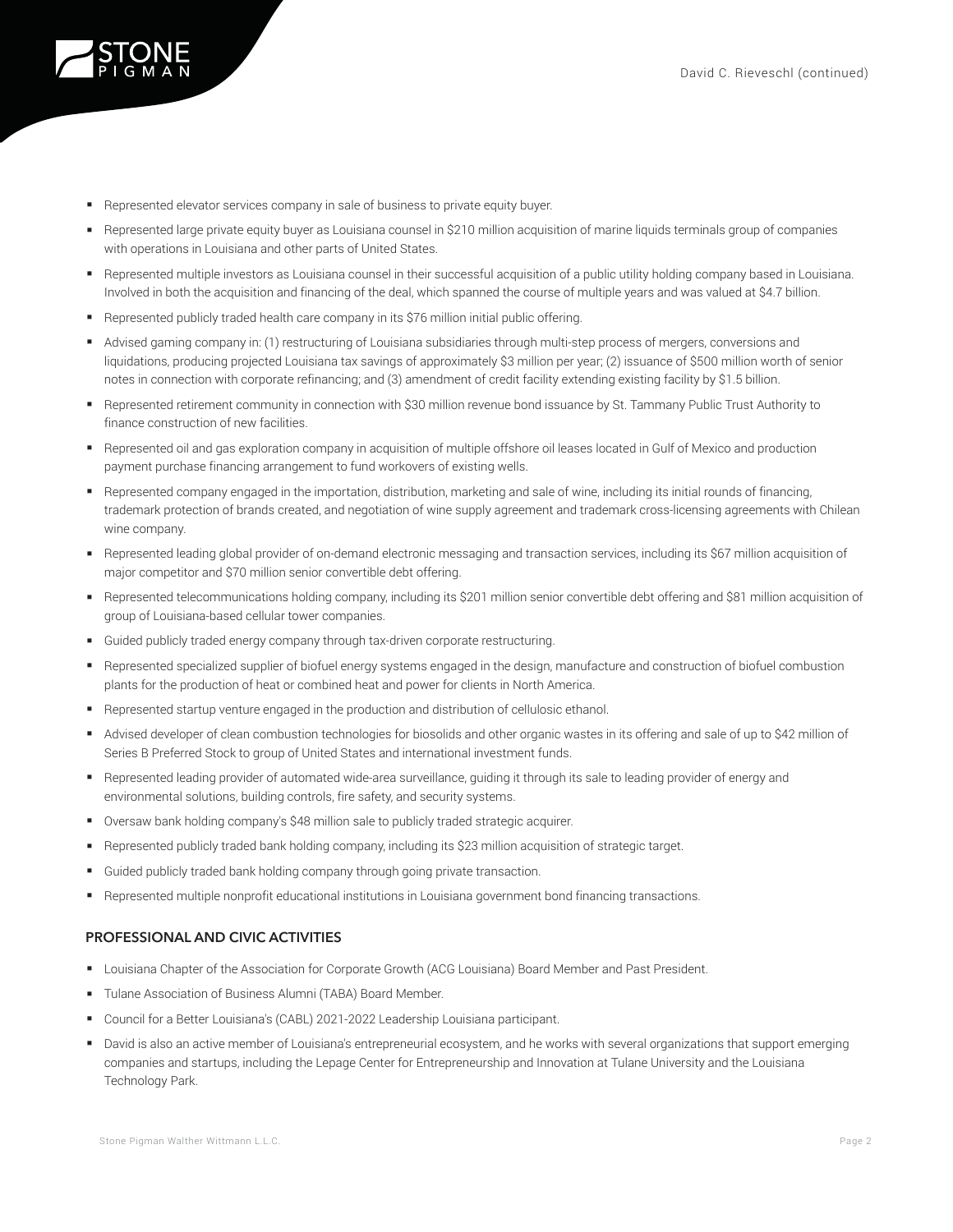

- American Bar Association member.
- Louisiana State Bar Association member.
- New York Bar Association member.
- State Bar of Georgia member.
- Bar Association of the District of Columbia member.
- He is also active in numerous other civic and community organizations, including the alumni associations of Tulane Law School, Tulane's A.B. Freeman School of Business, Duke University, and The Lawrenceville School.

#### **HONORS & AWARDS**

- *New Orleans CityBusiness* Leadership in Law 2020 honoree.
- *Best Lawyers in America* 2015 2022.
- Chambers and Partners 2012 2022.
- *Louisiana Super Lawyers* 2013 2022.
- *New Orleans Magazine* "Top Lawyer" 2013 2021.
- *Silicon Bayou News* 2013 "Silicon Bayou Top 100."

#### **PRESENTATIONS**

Speaker, "Dealing with Distress: M&A Strategies for Financially Troubled Companies," Webinar, June 2020.

Speaker, "Mock Venture Deal Negotiation," Venture Capital University LIVE South, September 2019.

Speaker, "How to be Successful in the Investor Dating Game," Baton Rouge Area Chamber's Small Business Series: LA Tech Park Investment Readiness Workshop, July 2019.

Speaker, "Equity Investment Structures in Early Stage Companies," Webinar, April 2019.

Moderator, "Building Effective Entrepreneurial Ecosystems," Association for Corporate Growth, Louisiana's Taste of New Orleans Capital Connection, October 2018.

Speaker, "Successfully Monetizing Digital Operations: An Introduction to Negotiating Software Development, License & 'as-a-Service' Agreements," New Orleans BioInnovation Center, September 2018.

Speaker, "Venture Capital Term Sheet Negotiation Panel," Louisiana Veteran Entrepreneurship Program, February 2018.

Speaker, "Early Investment Outlook," ACG Louisiana's Taste of New Orleans Conference, October 2017.

Speaker, "Cannabis and Its Medicinal Potential: State of the Research and Policy," Alcohol & Drug Abuse Center of Excellence Research Center at LSU Health, December 2016.

Speaker, "Innovation Louisiana 2016," Innovation Louisiana and the Louisiana University Technology Showcase, November 2016.